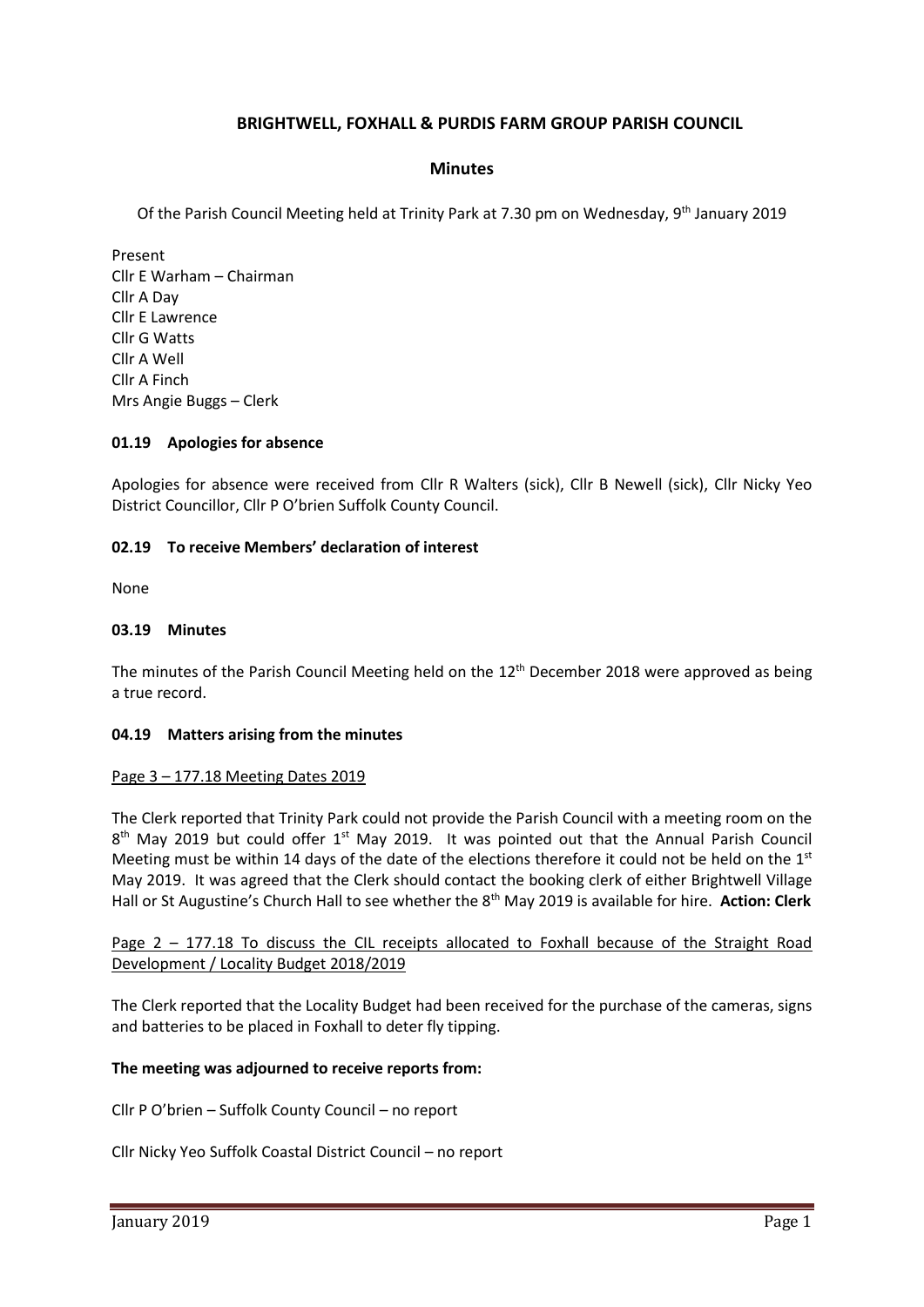## Question Time

None

The meeting was re-convened

## **05.19 Community Governance Review by Martlesham Parish Council**

As discussed at the last meeting the Clerk had sent out a copy of the map which had been presented by Cllr Irwin Martlesham Parish Council at the last meeting. Following discussion Cllr Lawrence proposed, seconded Cllr Watts that the Clerk should write to Martlesham Parish Council stating that Brightwell Foxhall & Purdis Farm Group Parish Council do not support the application to make boundary changes, as councillors believe that any change now would be premature – all in favour. **Action: Clerk**

### **06.19 Clerk's Report**

The purpose of this report is to update members on outstanding issues, items received after the deadline for agenda items, correspondence and action taken by the Clerk.

### Local Plan

On Thursday, 3<sup>rd</sup> January the New Local Plan went before the Full Council at an extraordinary meeting. The next stage will be a further consultation on soundness starting on 14<sup>th</sup> January for 6 weeks. The plan is expected to go before the inspectors later this year.

## Sizewell C

Sizewell C has now moved on to the next stage of consultation which is from  $4<sup>th</sup>$  January to  $1<sup>st</sup>$ February. There is an exhibition at Woodbridge Community Centre (behind Deben Leisure) on Tuesday, 15th January from 10.00 am to 4.00 pm where questions can be asked and information given.

#### Citizens Advice

Suffolk County Council funding to Citizens Advice was to be cut completely but representations were made by the Citizens Advice branches and it has now been decided that the funding will be cut by half this year and be totally withdrawn in 2020. This is a case where the county needs to reduce its expenditure but in this case it affects the people who need it most. Citizens Advice runs on donations, and volunteers apart from a paid Manager. Suffolk Coastal District Council will still be providing funding.

## **07.19 VAS**

The Clerk reported that she had submitted an insurance claim for the damage which been sustained to the VAS sign due to vandalism. Cllr Finch reported that the makers of the equipment had approached him offering the Parish Council reconditioned parts at a considerably lower cost. It was pointed out that for any insurance claim the Parish Council would have to pay an excess. She also stated that VAT could be reclaimed. It is believed therefore that the cost of the reconditioned parts would be considerably lower. Additionally, the VAS sign would be unusable for a considerably longer period if it was the subject of an insurance claim. Cllr Day proposed, seconded Cllr Finch that in view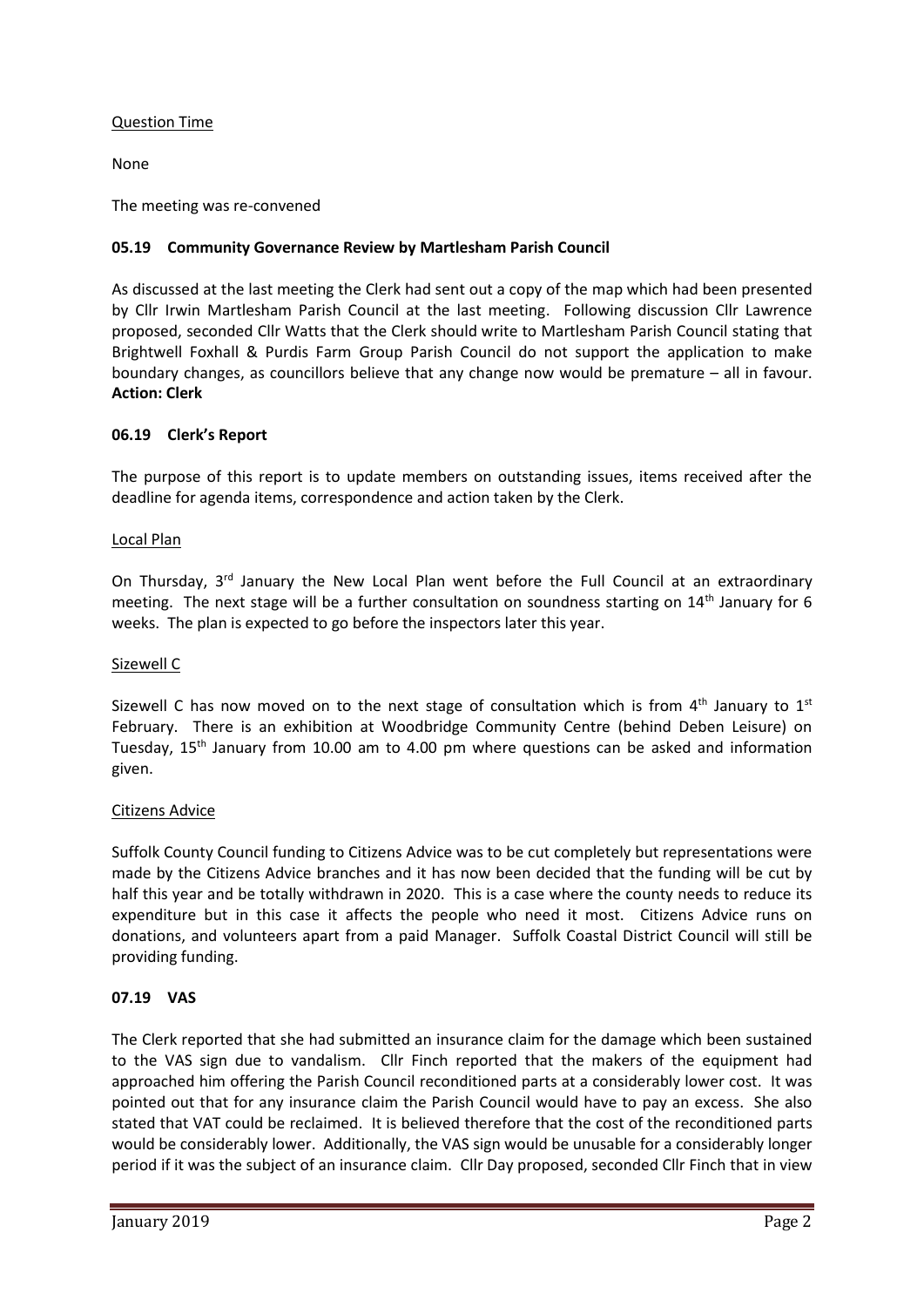of this Cllr Finch be authorised to arrange for the work to be undertaken as soon as possible using the reconditioned parts – all in favour. **Action: Cllr Finch / Clerk**

## **08.19 To discuss the CIL receipts allocated to Foxhall because of the Straight Road Development**

The Clerk reported that she had submitted a finance return to Suffolk Coastal District Council on the 31<sup>st</sup> December 2018 detailing how the CIL receipts had been used by the Parish Council. The Clerk reported that the Parish Council had a further £1,381 available to spend. Councillors discussed possible uses for the finance one of which was better signage in Straight Road for the passing places and rights of way. It was agreed that the Clerk should contact Suffolk County Council Highways asking for suggestions as to how the signage could be improved for traffic with right of way. Suffolk County Council Highways to liaise with Cllr Day and Cllr Finch. It was also agreed that the Clerk should investigate additional finance from the Enabling Budget. **Action: Clerk / Cllr Day / Cllr Finch**

### **09.19 To discuss the play area / goal posts Purdis Farm**

The Clerk reported that Suffolk Coastal District Council had now moved the goal posts to a new location and that the pot holes had been filled in. Cllr Warham expressed her concern about the new position of the goal post because of the proximity to the footpath. The Clerk was asked to write to Suffolk Coastal District Council thanking them for the work. **Action: Clerk**

### **10.19 Planning**

#### DC/18/4525/SCO Orwell Green – Request for an Environmental Impact Assessment Scoping Opinion

Cllr Watts reported that the application from Gladman to carry out an Environmental Impact Assessment has been approved by the Planning Department. However, Suffolk Coastal District Council has made it very clear that this development is one hundred percent against the Local Plan.

DC/184248/OUT Homebase Superstore Warren Heath Retail Park Felixstowe Road – Hybrid application seeking: Full planning permission for the reallocation of garden centre and external works to current retail unit, and outline planning permission for the erection of a drive thru (Use Class A1/A3) and associated works

Cllr Watts reported that the Parish Council had been asked whether they supported this application going to Planning Committee. The Clerk had replied in favour. The Group Parish Council had objected to this application on the grounds of access and noise and disturbance to residents.

Cllr Watts reported Suffolk County Council Highways had objected to this application.

#### Draft Local Plan

Cllr Watts stated that the draft Local Plan was on the agenda for the Suffolk Coastal District Council Meeting last week. Cllr Watts reported that he would be attending the briefing session for Parish and Town Councils on Friday,  $11<sup>th</sup>$  January 2019 between 2.00 pm and  $-$  4.00 pm at the Council Offices in Melton.

#### Sizewell C Development